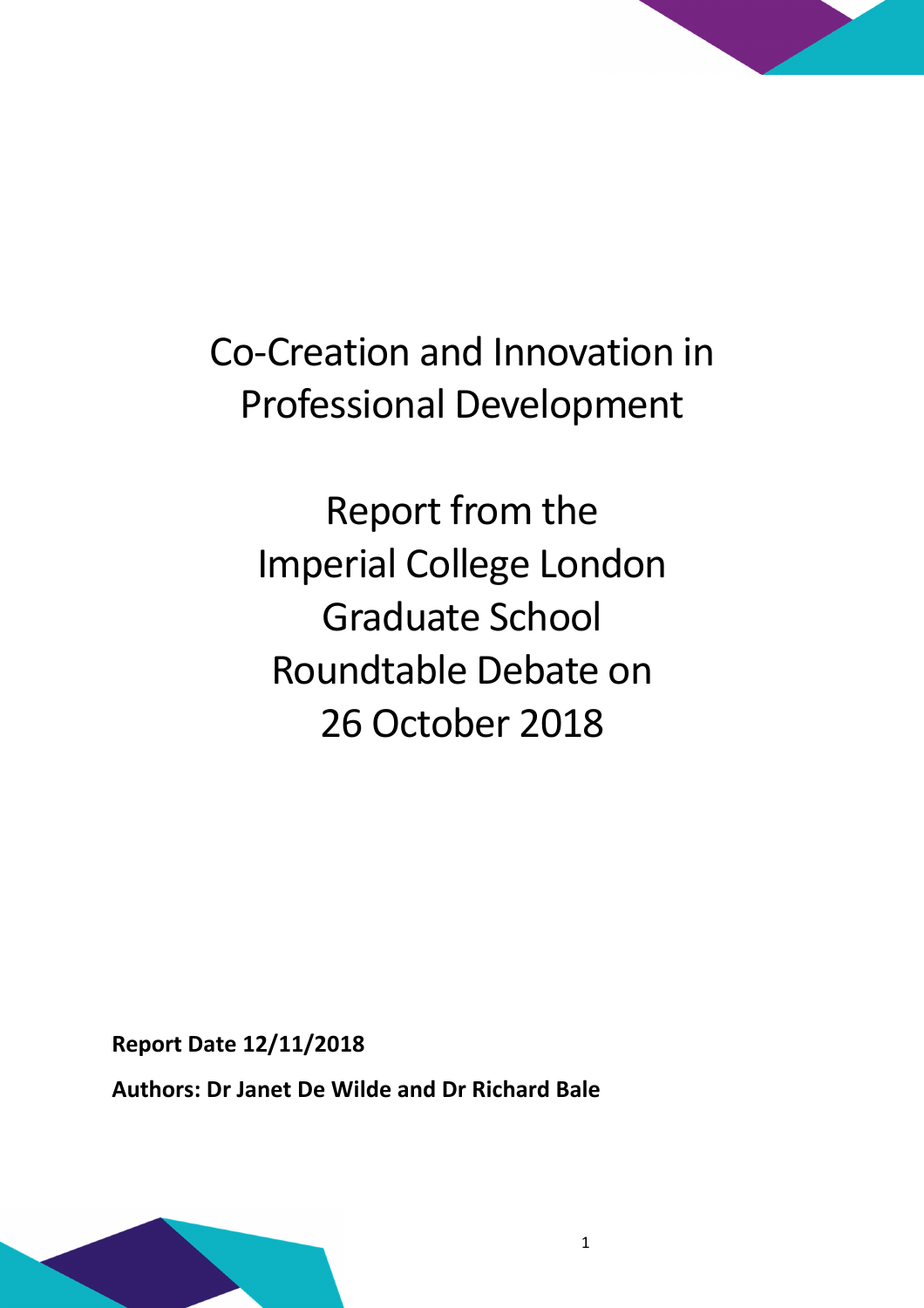# Introduction

This report is the outcome of our 2018 roundtable debate on 'Co-creation and innovation in professional development'. It took place on 26 October 2018 at Imperial College London. The roundtable debate brought together representatives from different sectors including the Wellcome Trust, UK Council for Graduate Education, Advance HE, Institute of Physics, Royal Society of Chemistry, Royal Society of Biology, Engineering Council, University of Cambridge, University College London, Brunel University and Imperial College. The full list of contributors is documented at the end.



Figure 1 Professor Tony Bovaird

To set the scene, Professor Tony Bovaird (fig 2), Director of Governance International and Emeritus Professor of Public Management and Policy, University of Birmingham, gave a presentation on 'Beyond Engagement and Participation: the emerging role of user and community coproduction'. This demonstrated the components of co-production and provided a number of excellent examples from the public policy sector including councils working with the public and a hospital in Sweden that worked with the patients to

improve outcomes.

It is important to note here that we are considering co-creation and co-production to mean the involvement of users in the processes such as cocommissioning, co-design, co-delivery, and coassessment. In this report the word 'users' is adopted to cover the range of students/citizens/professionals who benefit from our respective services. The discussion focused on the four C's of co-production and the five steps of implementation shown in figure 2. Finally the emphasis on whether creation or production is used is influenced by the sector involved.

#### Co-production & Co-creation

There is increasing interest in co-production and cocreation as evidenced by the increasing number of Governance International) publications and commentaries on this topic (e.g. Radnor et al



Figure 2 Co-production Star (reproduced with permission from

(2018), Hickey et al (2018)). The university sector has aspects of co-production in their provision, for example where 'students as partners' is embedded in their learning and teaching strategies.

Co-production and co-creation are based on collaboration, e.g. doing with and not to. The benefit of co-production and co-creation is that they are a sustainable solution to progress. The sharing of knowledge, practice, and responsibility leads to greater sustainability.

Professor Bovaird emphasised that co-production was based on "professionals and citizens making better use of each other's assets to achieve better outcomes or improved efficiency." We debated how to 'select' co-producers. Prof Bovaird encouraged a bottom up approach – start with activities rather than just representation. A top down process can lead to a lack of engagement. Coproduction is about working with people who know and care. Hence we should identify users who know (have ideas, suggestions, skills or constructive feedback to contribute) and who care enough to give us these contributions. Prof Bovaird encouraged us to "turn complainers into active volunteers; complainers care – make use of them". Hence they are likely to be good candidates for co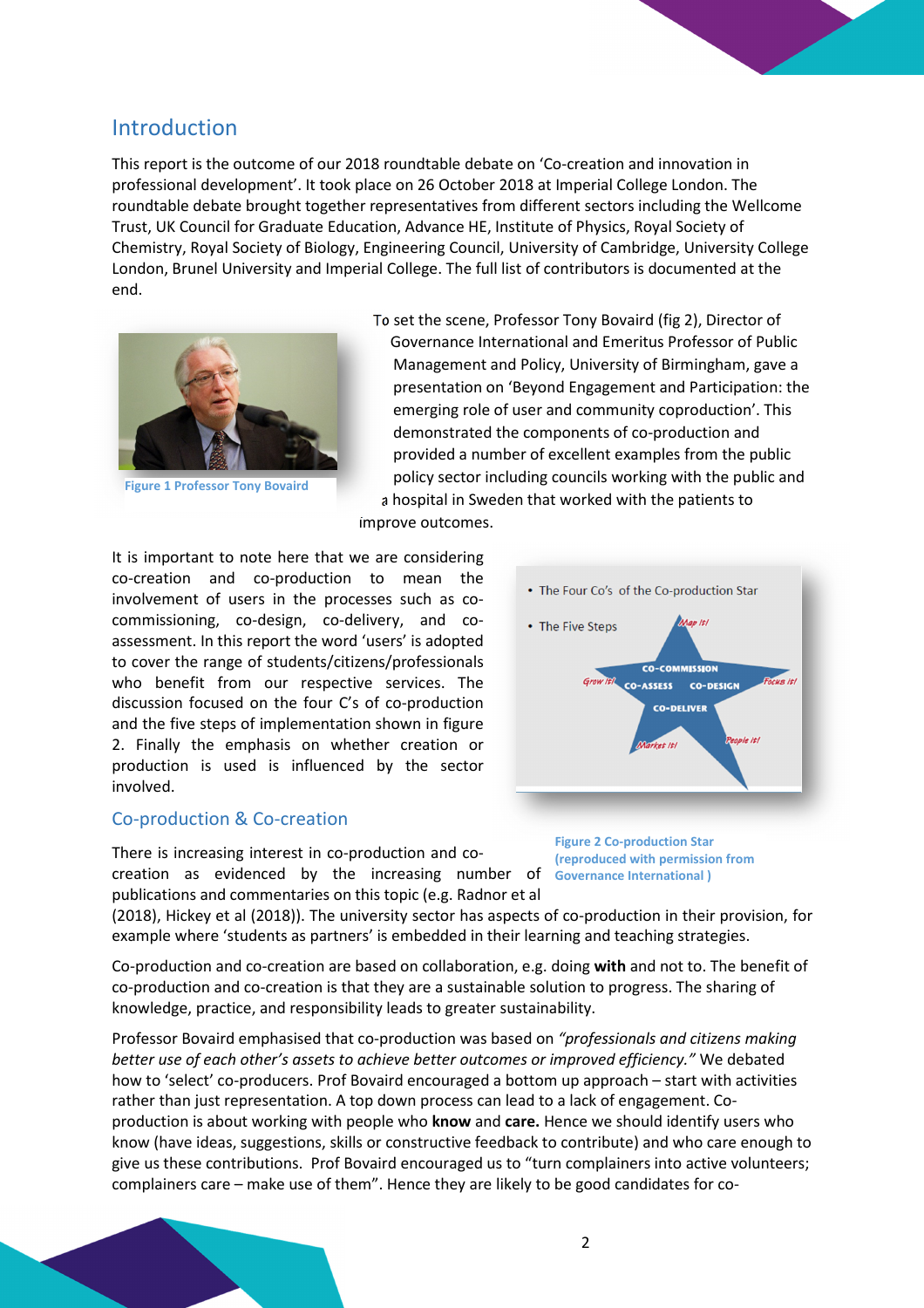production. The group also discussed the benefit of co-recognition as a way of mutually awarding all parties involved in the process of co-production.

There are, of course, potential limitations to co-production, for example, not all users want to coproduce; some people prefer to remain in the role of recipient. There are also cost and time implications to consider, although the potential benefits may well eventually outweigh these. Some might also say that co-production is risky. In response to this, Prof Bovaird challenged us "aren't current approaches risky?" Risk alone should not stop us from trying new things out. If we have reservations about co-production, we should remember that users know that what we do isn't perfect. "Loosen up - experiment!" (Professor Bovaird). By involving users in the design and review phase, they will be more likely to engage and understand why we want to experiment with and develop our practice. Social media can also be a useful means of getting feedback from users, we should not assume that social media only has frivolous purposes.

### Co-commissioning

Here users have a stake in deciding what is needed and what should be prioritised. This is the starting point and is often overlooked; often the agenda is set, and users are then asked to get involved. The group discussed taking a step back so that users are also involved in setting the agenda.

UCL: Researchers are invited to bid for their own funding for researcher development and professional development. The students are deciding what to prioritise and what the agenda should be.

## Co-design

Imperial College: Currently at Imperial our Student Representation training has been co-designed with the student union reps. They have been involved in all four steps of co-production.(Example provided by Dr Caroline Hargreaves)

We discussed that this area needs much more consideration. One issue in co-design is the time it takes and how much time a user can give to the process. This may be more successful in the public policy area compared to other sectors. However, there are positive schemes such as the StudentShapers project at Imperial. Here

'students are supported to undertake a collaborative partnership with staff involving joint ownership and decision making over both the process and outcome' (see StudentShapers).

### Co-Delivery

It was noted that only 8% of the population are 'core' volunteers, i.e. they account for a high proportion of all volunteering that takes place, although 40% of the population do some volunteering occasionally during each year). There is therefore much work to do in changing the culture so that people are willing/empowered to co-deliver.

Wellcome Trust – developing a focus on citizen science public engagement activities, which rethinks the notion of 'experts' and involves people at the heart of the situation/problem rather than just those with the 'right qualifications' – people-centric rather than science-centric mind-set.

However, this area of co-production seems to be currently where our strength lies in the university sector. At Imperial, for example, we have several initiatives where our students co-deliver courses. We could all expand this further.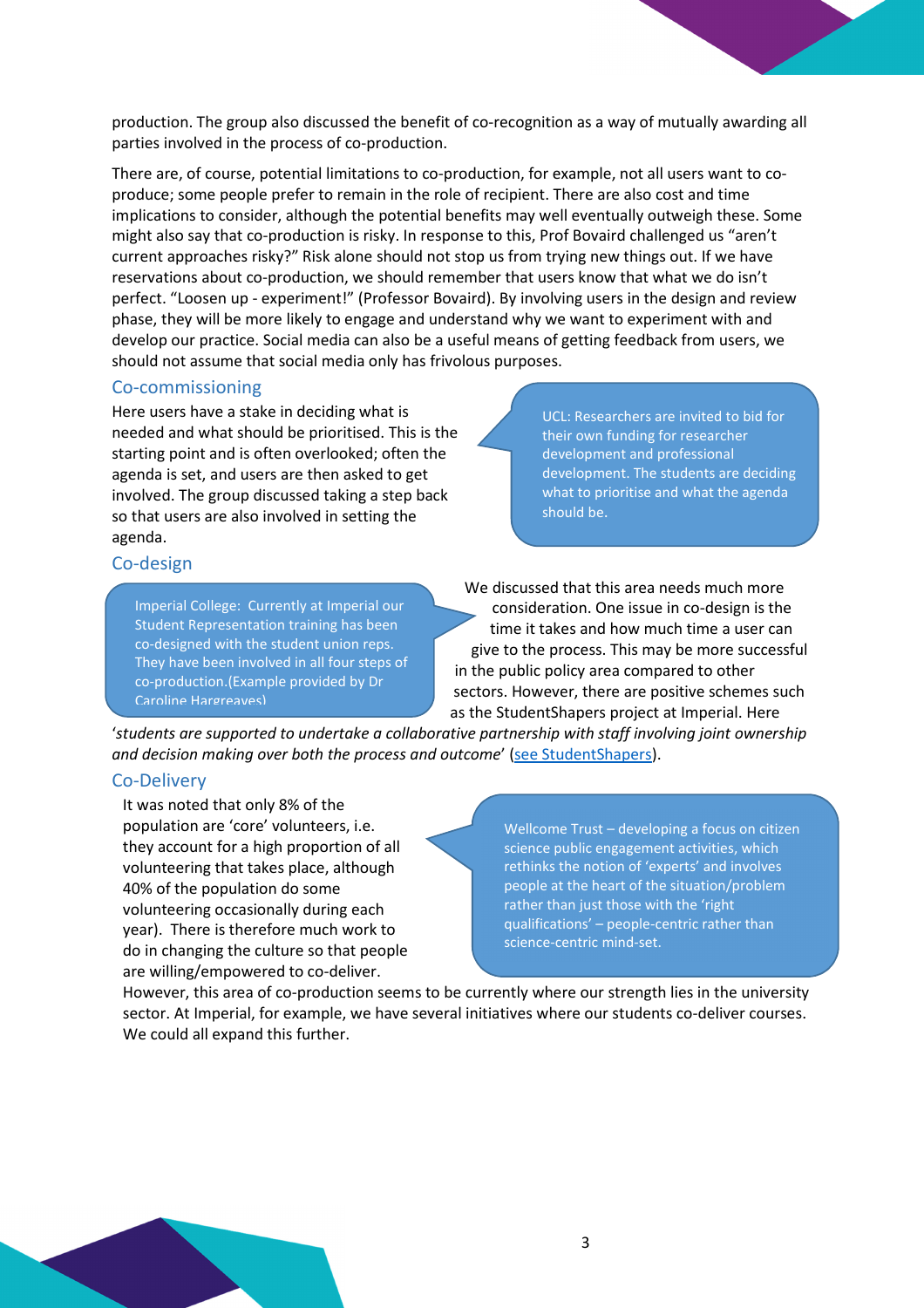## Co-assessment

Engineering Council – when engaging in any kind of co-production, it is important to bear in mind that it is not just about adding to current offerings. We need to keep provision agile and know what provision we should stop offering.

We can engage in co-assessment by involving students in the review of outcomes. This is partly realised through user evaluations, but also involving users in deciding how we gather feedback from them (surveys or reviews jointly led by the user).

# Executive Summary

The roundtable identified a number of key points:

- Learning from another sector, public policy and management, was hugely beneficial. Especially identifying the four clear steps of co-production as co-commissioning, co-delivery, co-design, and co-assessment was helpful for those involved in professional development.
- Co-production and co-creation is present to some extent in the professional development provision for each sector represented at the roundtable. However, it was a salient moment to recognise that we could do so much more. Those present accepted that we should consider extending our approach to embed of all four steps of co-production.
- Extending engagement beyond the already engaged was identified as a key challenge. Recognising complainers as potential co-producers and co-creators was a helpful insight.
- Being prepared to take risks was also acknowledged as a key shift in our way of working.

## Impact from Roundtable Debate

The attendees provided feedback on what they would do as action points or take-home messages from attending the debate. Some of these have been captured in the quote boxes in this document and others are listed here:

- University College London: There are some great examples of co-creation working well in our approaches to professional development at UCL; however, the event inspired me to explore a collaborative, co-creation approach to creating new learning experiences for researchers, wherever possible, and apply a 'co-creation' lens to new and existing provision to review and update it as necessary.
- University College London: We will consider where we could do more to 'close the feedback' loop on great initiatives that have been started but might well benefit from further input from participants as co-creators.
- University of Cambridge: In the spirit of co-production, I have, today, been working with some colleagues on a new funding call for researcher-led initiatives. Our plan is to reframe the call so that it is more clearly about asking researchers to identify creative interventions which they think will make a difference in their own community. Professional services teams will collaborate with researchers to shape 'innovation' bids and co-deliver them. After these initial interventions have taken place, innovation bid holders will be able to pitch for followon funding to expand the impact of the initiative, e.g. to reach a wider community, and the recipients of the follow-on funding will be selected by a team which includes community reps and professional services staff.